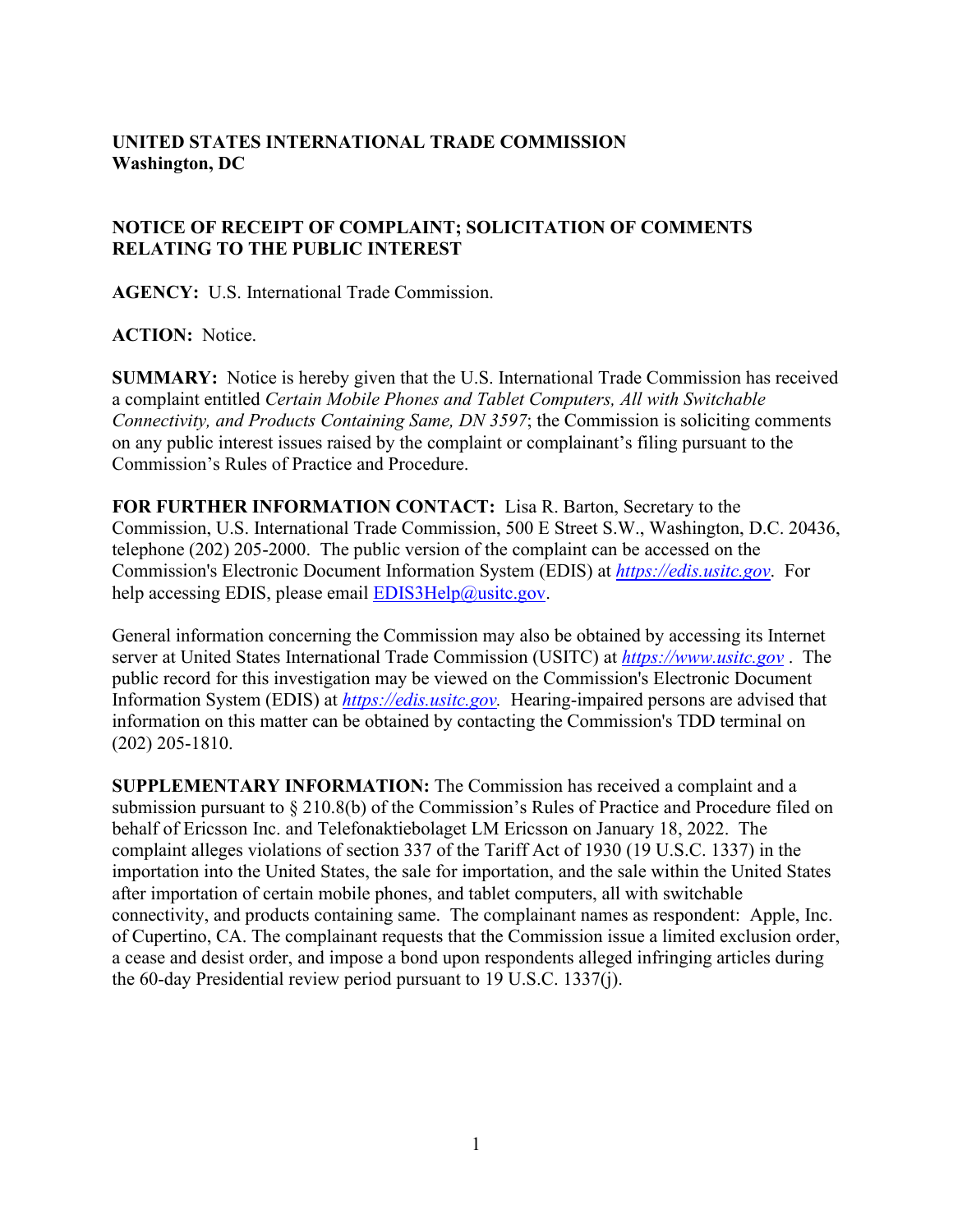Proposed respondents, other interested parties, and members of the public are invited to file comments on any public interest issues raised by the complaint or § 210.8(b) filing. Comments should address whether issuance of the relief specifically requested by the complainant in this investigation would affect the public health and welfare in the United States, competitive conditions in the United States economy, the production of like or directly competitive articles in the United States, or United States consumers.

In particular, the Commission is interested in comments that:

- (i) explain how the articles potentially subject to the requested remedial orders are used in the United States;
- (ii) identify any public health, safety, or welfare concerns in the United States relating to the requested remedial orders;
- (iii) identify like or directly competitive articles that complainant, its licensees, or third parties make in the United States which could replace the subject articles if they were to be excluded;
- (iv) indicate whether complainant, complainant's licensees, and/or third party suppliers have the capacity to replace the volume of articles potentially subject to the requested exclusion order and/or a cease and desist order within a commercially reasonable time; and
- (v) explain how the requested remedial orders would impact United States consumers.

Written submissions on the public interest must be filed no later than by close of business, eight calendar days after the date of publication of this notice in the Federal Register. There will be further opportunities for comment on the public interest after the issuance of any final initial determination in this investigation. Any written submissions on other issues must also be filed by no later than the close of business, eight calendar days after publication of this notice in the Federal Register. Complainant may file replies to any written submissions no later than three calendar days after the date on which any initial submissions were due. No other submissions will be accepted, unless requested by the Commission. Any submissions and replies filed in response to this Notice are limited to five (5) pages in length, inclusive of attachments.

Persons filing written submissions must file the original document electronically on or before the deadlines stated above. Submissions should refer to the docket number ("Docket No. 3597") in a prominent place on the cover page and/or the first page. (*See* Handbook for Electronic Filing Procedures, **Electronic Filing Procedures**<sup>[1](#page-1-0)</sup>). Please note the Secretary's Office will accept only electronic filings during this time. Filings must be made through the Commission's Electronic Document Information System (EDIS, *[https://edis.usitc.gov](https://edis.usitc.gov/)*.) No in-person paper-based filings

<span id="page-1-0"></span><sup>1</sup> Handbook for Electronic Filing Procedures: *[https://www.usitc.gov/documents/handbook\\_on\\_filing\\_procedures.pdf](https://www.usitc.gov/documents/handbook_on_filing_procedures.pdf)*